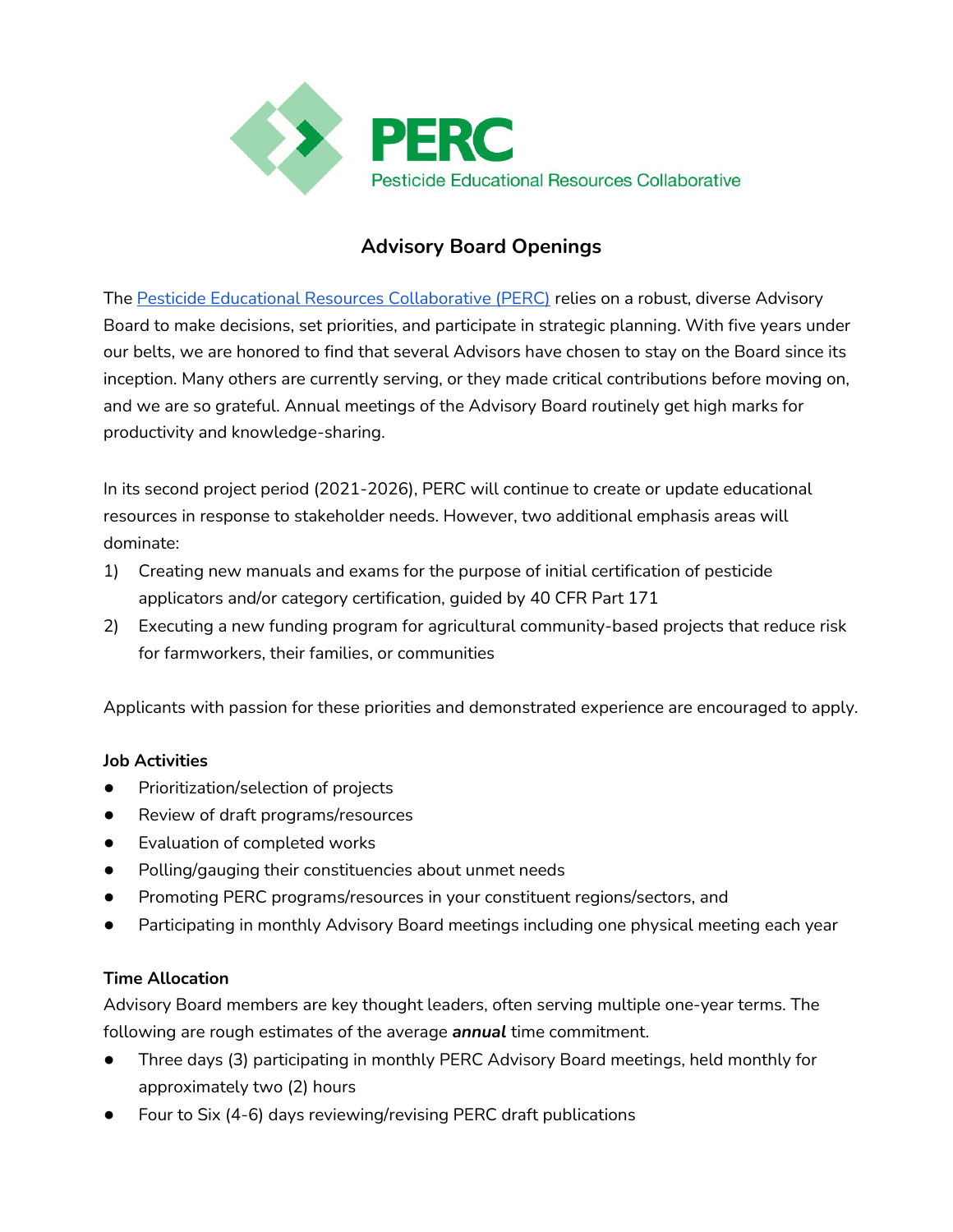Three to four (3-4) days traveling to attend up to one (1) workshop/meeting in person. Every effort will be made to convene the PERC Advisory Board meeting in conjunction with a national meeting which will leverage the greatest chance for maximum attendance. Optionally, Board members may also travel to deliver presentations, solicit feedback about PERC resources, and/or represent PERC in other ways

### **Competition/Conflict of Interest**

It is understood that Advisory Board members represent organizations that perform pesticide safety education activities, which may overlap with some PERC goals and/or publications. Selected Advisory Board members will commit to seeking win-win approaches that do not put the PERC in direct competition with any other entity.

## **Qualifications**

PERC Administrators are seeking new thought partners with the following attributes/experience:

- Experience creating educational materials and/or programs related to pesticides (Required of all Advisory Board members)
- Currently work in a university capacity providing pesticide-related safety instruction and/or materials/programming to meet local needs
- Currently work in a regulatory agency (Tribal, State, or Federal) providing compliance assistance and instruction with pesticide-related regulations and/or administer a certification/training program for professional pesticide applicators
- Currently work in an educational and/or regulatory capacity with farmworkers or their advocates, providing instruction/guidance on pesticide-related issues
- Currently work in an organization representing and/or instructing a pest control/pesticide industry, providing instruction/guidance on pesticide-related issues
- Routinely deliver training to pesticide users on safety-related topics
- Have knowledge, experience, and connections in the communities that use pesticides in one of the following US regions: Southern, Northeastern, North Central, and/or Western
- Hold an active license/certification as a pesticide applicator, pesticide consultant, crop consultant, or health/safety/WPS trainer
- Speak and/or write fluently in a language other than English
- Participate actively as a member/part of AAPSE, CTAG, AAPCO, ASPCRO, TTPC, TPSA, AFOP, or similar organization

# **To Apply**

Please send a letter of interest (1-2 pages) to PERCsupport@ucdavis.edu by January 5, 2022. Please include all the following:

- Introduce yourself and tell us how you learned about PERC.
- List the qualifications (above) that apply to you and indicate roughly the number of years